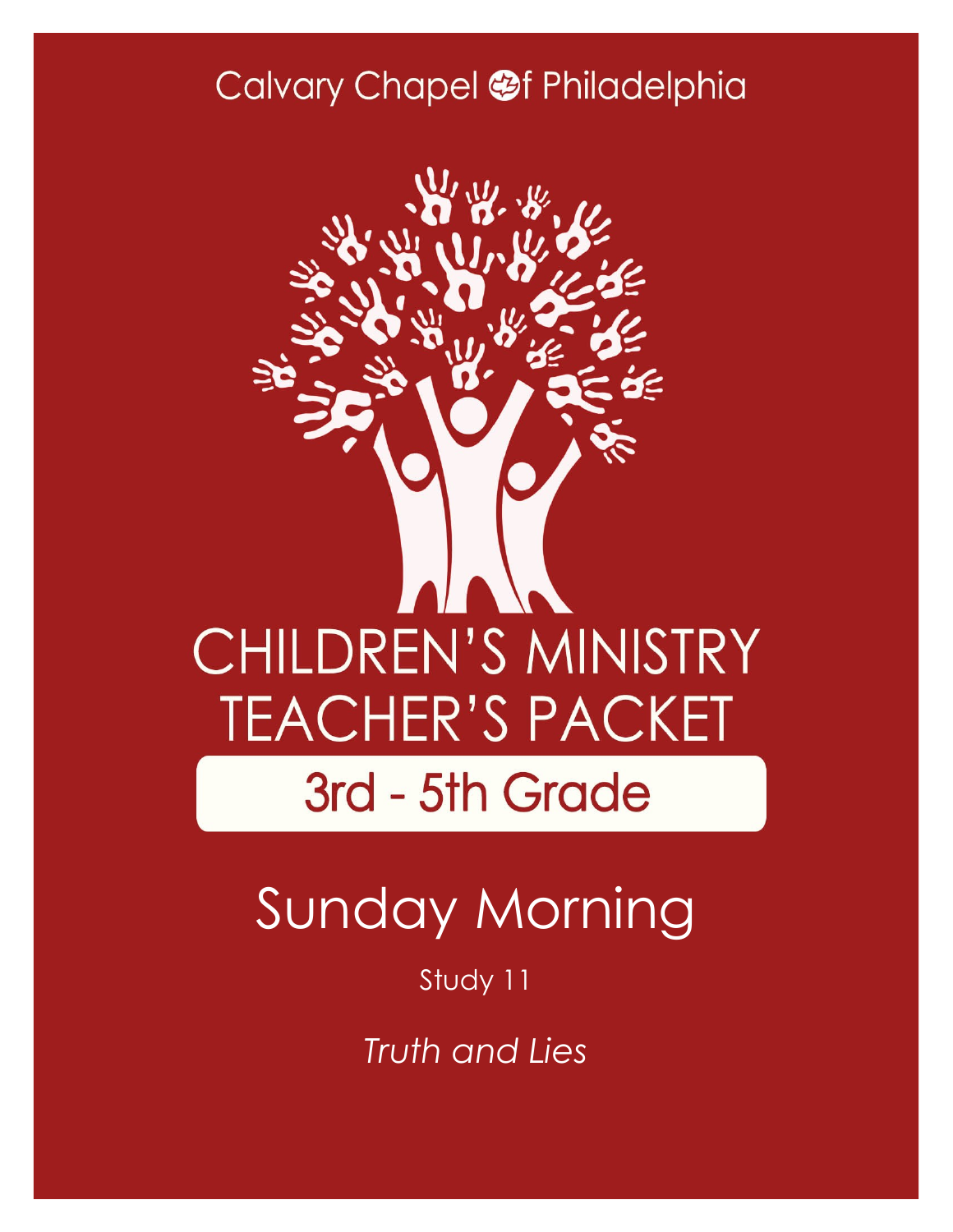## Truth and Lies

The Objective is the key concept for this weeks lesson. It should be the main focus of the study

These are the key verses that you will find helpful in teaching your study this week. The "Main passage" is the basis of the study, where the other verse support the objective of the lesson.

There is a memory verse for the students that relates to every study. If a student can memorize the verse for the following week you may give them a prize from the "reward box" found on your cart.

An introductory activity or question that will settle the class, draw their attention to the study and prepare their hearts for God's Word.

**Objective To explore how telling the truth is of great value, and lies are worthless and hated by God.** 

### **Key Verses**

Proverbs 12:17-22—Main Teaching Passage Psalm 34:13 Hebrews 6:18 Isaiah 53:9 Luke 6:45

### **Memory Verse** - Proverbs 12:22

"Lying lips are an abomination to the LORD, but those who deal truthfully are His delight."

## **Hook**

Review last week's memory verse, Proverbs 12:18.

Ask the students, "Has anyone ever lied to you or lied about you to someone else? When you found out they were lying, how did this make you feel?"

"Have you ever lied to or about someone? When it was found out that you were lying, how did that make you feel?"

"How do you think God feels when we lie? Have you ever thought about that? Lying is actually one of the things the Bible says He hates!"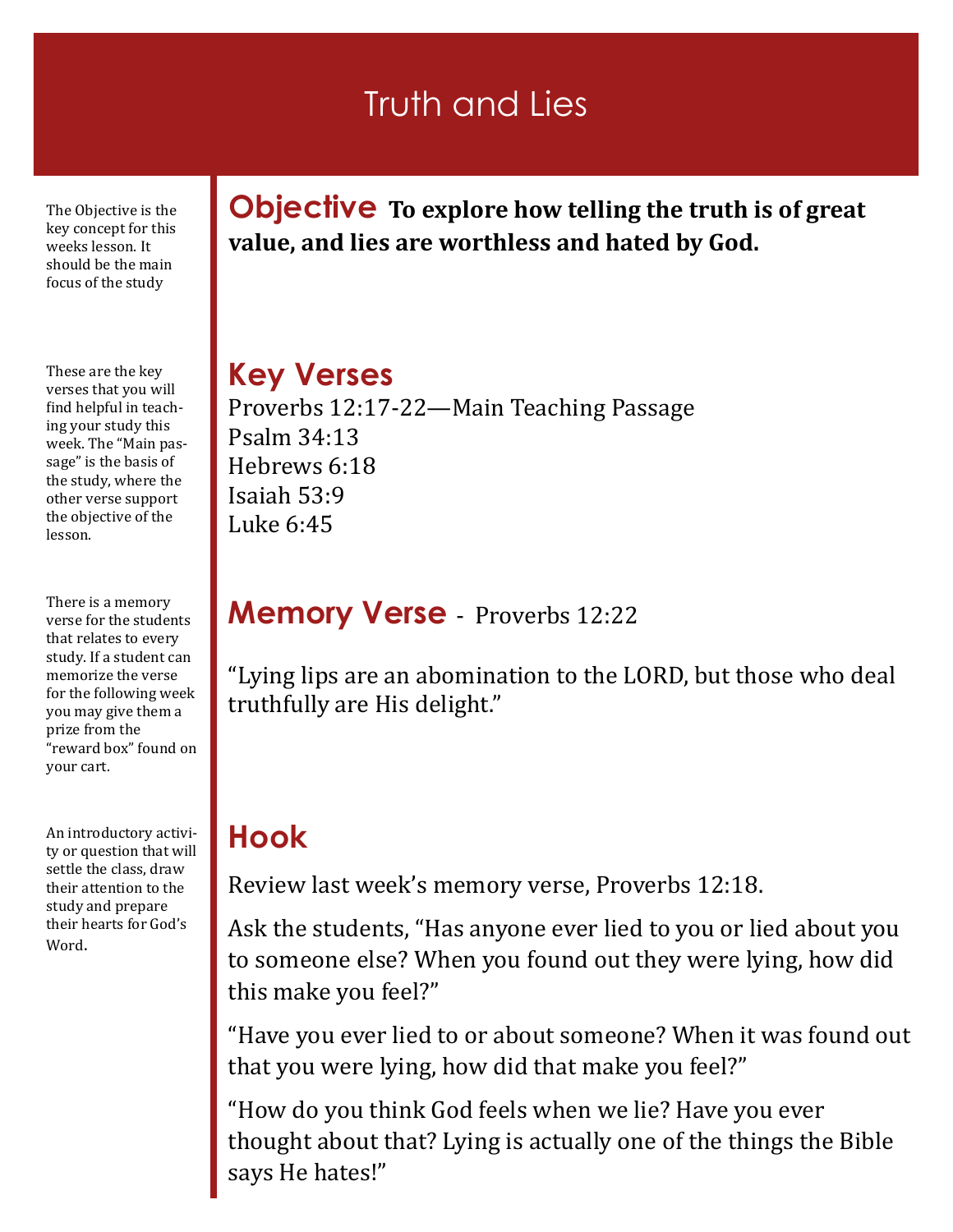What does the Bible say? This is where we will read a passage or series of passages that teach on the subject of the day.

# BOOK

As we saw last week, the tongue is powerful. With that power comes the ability to speak the truth or tell lies. Proverbs 12:15-22 is particularly helpful in guiding as we think about being truthful or telling lies. Consider the following:

Those Who Speak the Truth:

Those Who Speak Lies:

- Declare righteousness (12:17)
- Are established forever (12:19)
- Are God's delight (12:22)
- Speak to deceive (12:17)
- Are but for a moment (12:19)
- Are an abomination to God (12:22)

The way of wisdom is the way of truth. The opposite is true of foolishness and lies. Satan has been telling lies ever since the Garden of Eden. He is always trying to make God out to be a liar, but the Bible tells us that, "it is impossible for God to lie" (Hebrews 6:18; Titus 1:2) and that Jesus is the truth (John 14:6). So when we tell the truth and are honest with one another, we look more like Jesus. That means that speaking lies not only goes against what God says, but against who God is. Lying is sin!

The Bible takes lying very seriously. You will never find an innocent or a small lie in the Bible. Lying is an abomination to God, and liars are even among the group of people that are thrown into the lake of fire, along with murderers and idolaters (Revelation 21:7-8). Lying is what Satan does. He is a deceiver and the father of lies. There is no truth in him (John 8:44). But don't lose heart, there is hope!

While the Bible is full of examples of people who lied, there was one Person who perfectly walked in wisdom, only ever telling the truth. Jesus never said anything to deceive anybody (Isaiah 53:9). Not only that, but Jesus knows what it's like to be lied about. He was falsely accused by people who wanted to kill him, and they succeeded in putting Him to death. They literally killed the Truth through their lies.

# LOOK

There are many reasons why we might be tempted to lie. Maybe we are trying to get out of trouble. Or maybe we might lie to make ourselves look better/cooler/more important than we actually are. We might even lie because we think that if we tell the truth, it might make someone uncomfortable or hurt someone's feelings. No matter our reason, the Bible makes it clear that lying is wrong.

The interpretation/ exegesis of the passage. What does this passage mean? How does this passage apply to my life?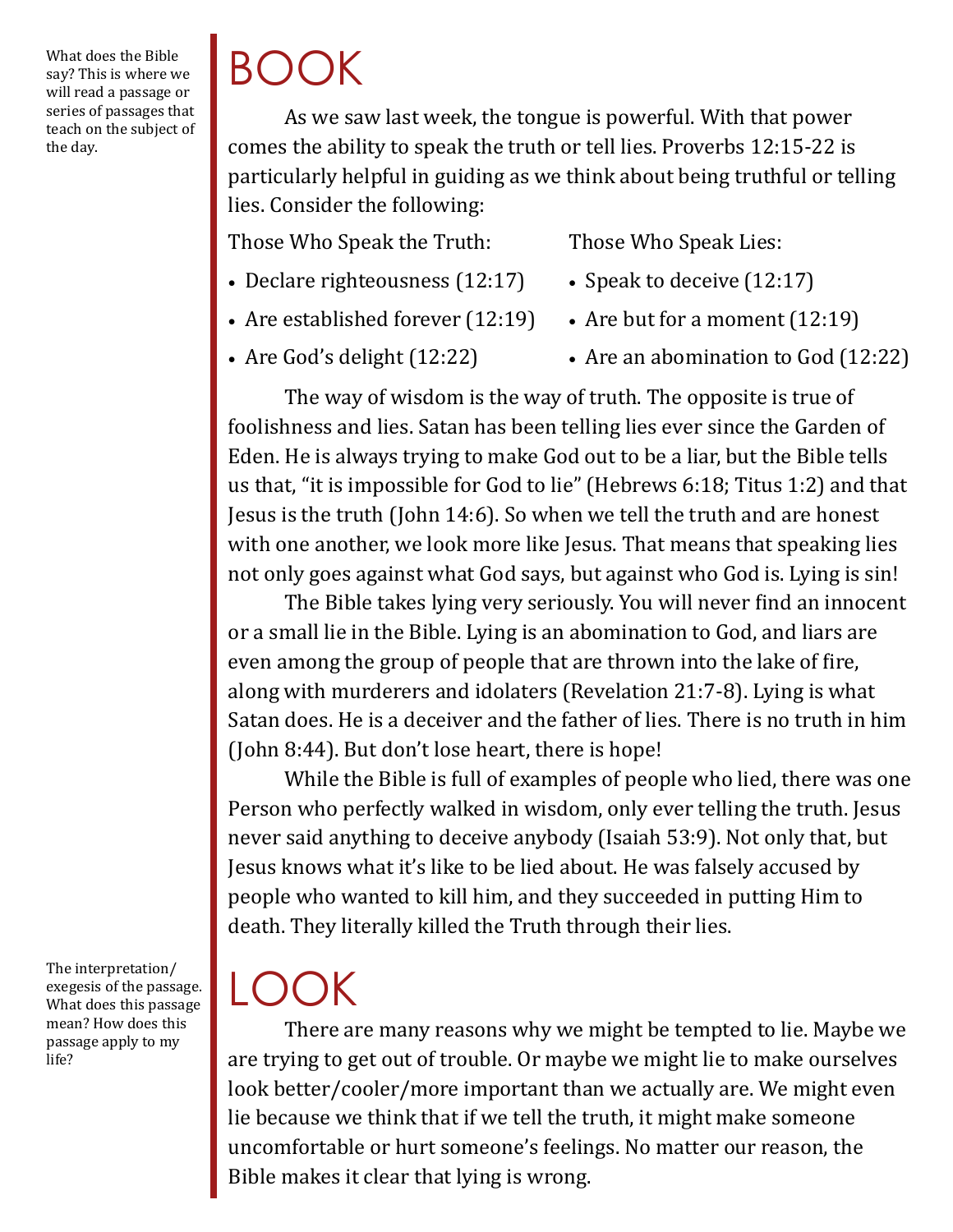## LOOK (Continued)

All lying is repulsive to God. Lies are actually one of the things God hates! He hates lies because He hates sin and what sin does to His people. He hates lies because lies are worthless, and everything God is and does has value. Proverbs 10:20 says, "The tongue of the righteous is choice silver (valuable); The heart of the wicked is worth little." The truth is good, honorable, valuable and right. We honor God and reflect Him when we speak the truth. While lying may seem like a "quick fix" to problems that we face, in the end, it always causes more trouble and more pain than if we had just told the truth in the first place.

There are several stories in the Bible that we could look at where we see how dangerous lying can be. When David was running from King Saul and Saul was killed in battle by the Philistines, one of David's men thought that he could gain favor in David's eyes by lying and saying that he had killed Saul. Little did this man know that David did not want King Saul to die. David looked at Saul as God's anointed king. David had this liar killed as punishment for doing what he was lying about!

Joseph's brothers lied to their father when they sold Joseph to the slave traders. They hated their brother but didn't want their father to know what they had done. They told their father that Joseph had been killed by wild animals in the field. Even people of faith who loved God lied at times. Abraham lied about who his wife was on two separate occasions, then his son Isaac told the same lie about his wife years later! But God remained faithful.

There was one Man who never lied. Jesus is the way, the TRUTH, and the life. He walked in wisdom and lived a perfect life. Many lied about Jesus, saying things that weren't true about Him because they hated Him and wanted Him put to death. Jesus died, taking the punishment for our sin (for the lies we have told) so that He could forgive us and give us a new heart! You see, if you have a problem with lying, or you have trouble saying things that you know are worthless, the problem isn't with your tongue, it's with your heart! Jesus told us that out of the abundance of the heart the mouth speaks (Luke 6:45). Thanks to Jesus, God can change our hearts. We can pray, "Create in me a clean heart" (Psalm 51), knowing that, "If we confess our sins, He is faithful and just to forgive us our sins, and to cleanse us from all unrighteousness" (I John 1:9). God not only forgives us for being foolish but gives us what we need to walk in wisdom and in truth.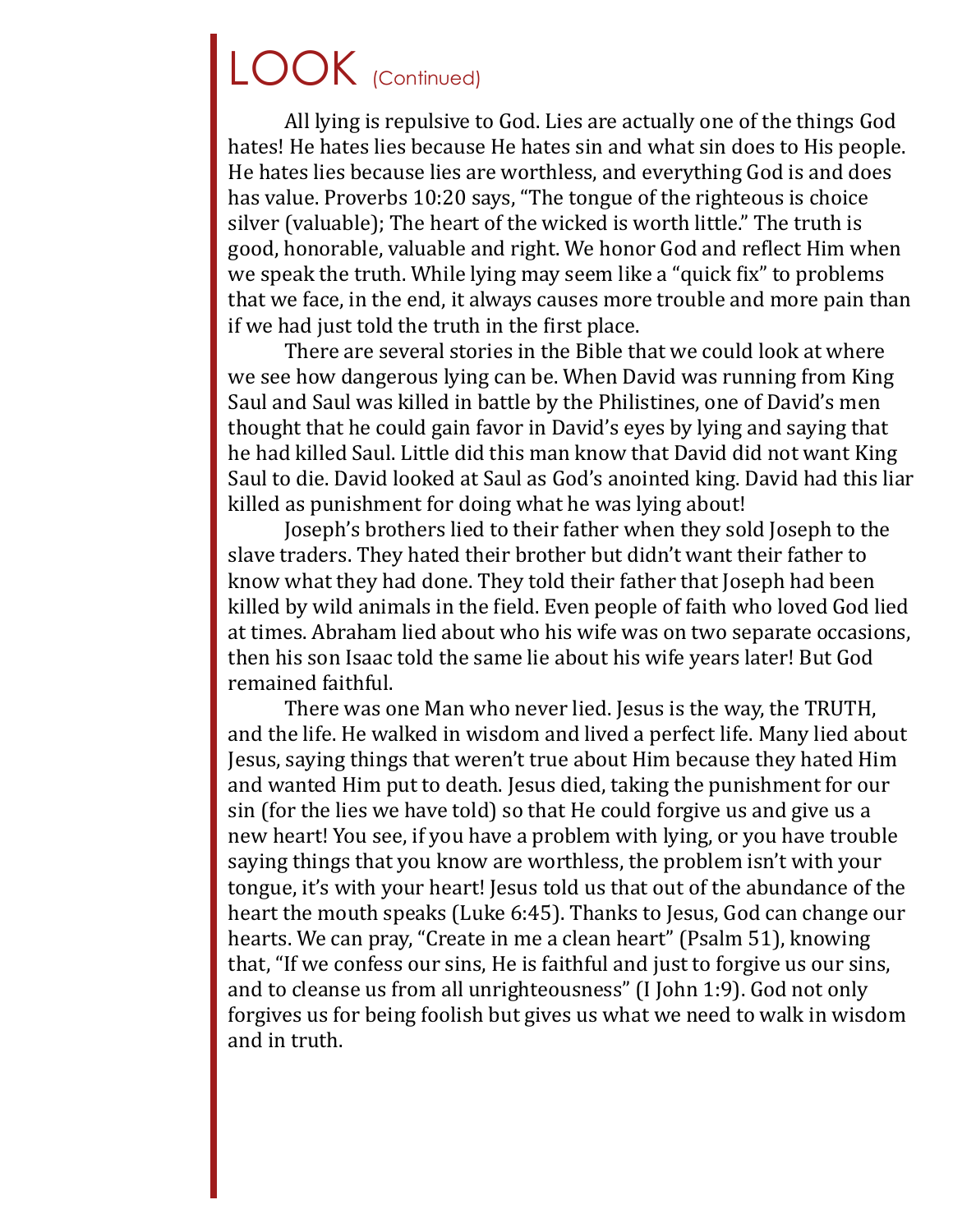What is my response to this passage of Scripture? How should my life change according to what this passage teaches me? What are the practical things I can do throughout the week to make this true in my life.

# TOOK

As a class, memorize Proverbs 12:22.

Encourage the students to speak to their parents about anything that they might have going on in their hearts that needs to be cleansed. Encourage them to pray with their parents, asking God to forgive and cleanse them.

**Pray:** Ask the Lord to help us guard our tongues, especially to "keep your tongue from evil, and your lips from speaking deceit" (Psalm 34:13). Praise God for His faithfulness to forgive us and for giving us clean hearts.

**Family Activity:** As a family, read Psalm 51 and talk about what it means to repent and ask forgiveness for sin.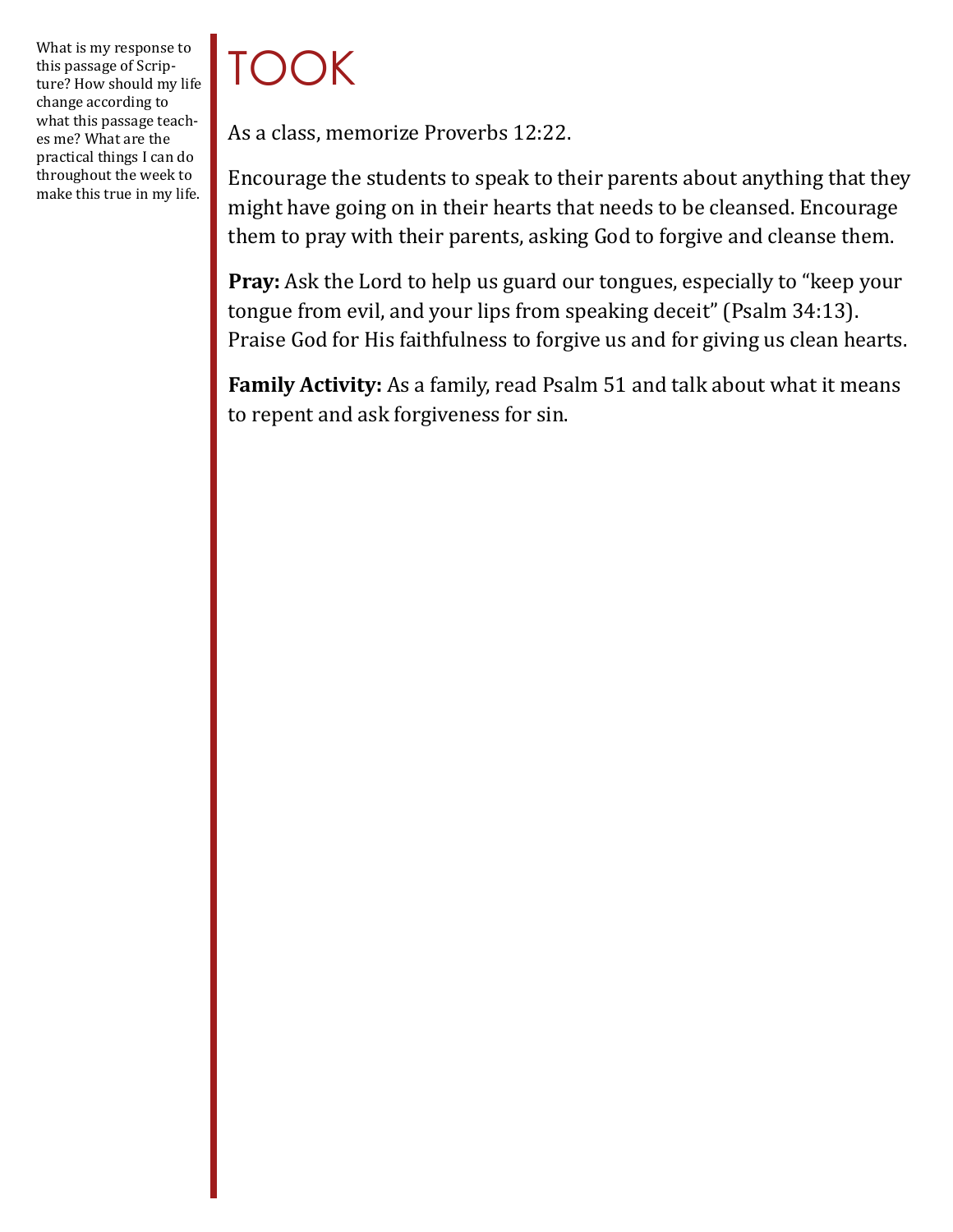## FURTHER STUDY

## **Commentary on Proverbs 12:17-22 by David Guzik**

### **[Proverbs 12:17](https://www.blueletterbible.org/kjv/proverbs/12/17/s_640017)**

**He** *who* **speaks truth declares righteousness, But a false witness, deceit.**

a. **He who speaks truth declares righteousness**: The words of the wise are filled with **truth** and therefore reflect God's **righteousness**.

b. **But a false witness, deceit**: The **false witness** doesn't speak the **truth**, and promotes **deceit** instead of **righteousness**.

**[Proverbs 12:18](https://www.blueletterbible.org/kjv/proverbs/12/18/s_640018)**

**There is one who speaks like the piercings of a sword, But the tongue of the wise** *promotes* **health.**

a. **There is one who speaks like the piercings of a sword**: Some people have the terrible ability to speak in a manner that stabs and slices others. Their words are like the slashing and **piercings of a sword**, bringing hurt instead of healing.

i. "How keenly have the servants of God suffered from this sword! Many will speak daggers without compunction who would be afraid to use them." (Bridges)

b. **The tongue of the wise promotes health**: **Wise** men and women are able to bring **health** and healing from the words they speak.

**[Proverbs 12:19](https://www.blueletterbible.org/kjv/proverbs/12/19/s_640019)**

**The truthful lip shall be established forever, But a lying tongue** *is* **but for a moment.**

a. **The truthful lip shall be established forever**: God looks after those who love the truth and speak the truth. Under His blessing, they will be **established forever**.

b. **The lying tongue is but for a moment**: It often seems that the **lying tongue** wins the day and is stronger than the **truthful lip**. The judgments of the God of truth will show how temporary the success of the **lying tongue** is.

i. **But for a moment**: "The lying tongue may continue to utter its falsehood for long years by the calendars of men, but when you place those years by the side of the ages of God, they are as a moment, as the winking of the eye, as nothing." (Morgan)